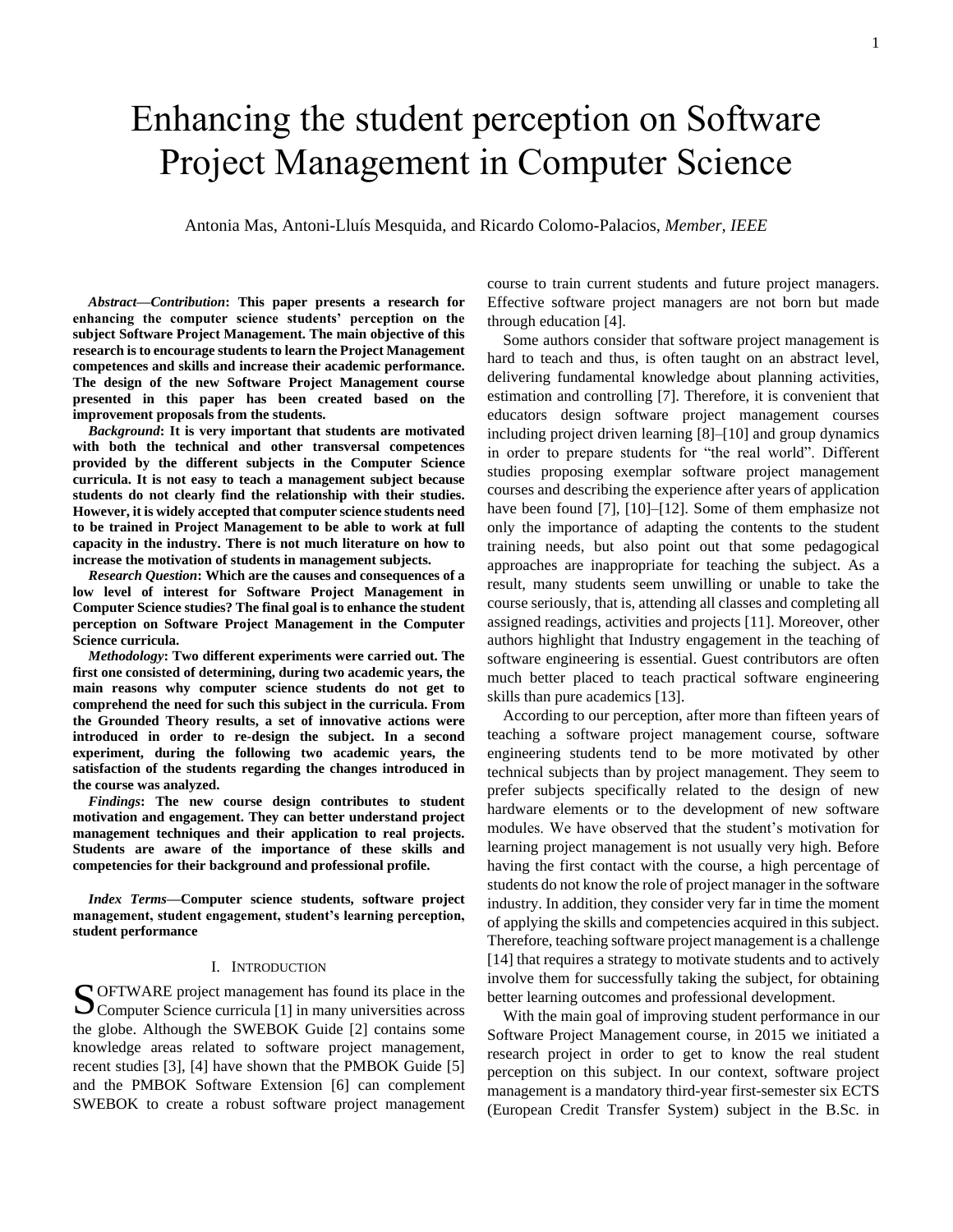Computer Science. This degree has been awarded with the EURO-INF seal, the international engineering accreditation granted by the EQANIE. Six ECTS are equivalent to 60 facehours plus 90 personal-study hours. 30 out of the 60 face-hours are oriented to the introduction of the project management best practices. There is one two-hour theoretical session per week over the 15 weeks of the semester. The remaining 30 face-hours are for 15 practical sessions, one practical two-hour session per week. In these practical sessions, students are divided in groups of approximately 20 students per class.

During two academic courses (2015-16 and 2016-17) we undertook a Grounded Theory study with our students to answer the following research question (RQ): *Which are the causes and consequences of a low level of interest for Software Project Management in Computer Science studies?*

From the results of this study, we were able to re-define our course by including some new motivating elements. The new version of the course has been validated during the last two academic years (2017-18 and 2018-19). During these two years, the student perception on software project management has been measured by analyzing four different aspects: student's learning perception, attitude towards software project management, complexity perception, and student performance.

In the literature, many initiatives related to improving student's learning by re-designing courses have been found. Some approaches are related to technical subjects [15]–[17]. Other studies show strategies regarding the development of transversal capabilities, such as leadership, teamwork, decisionmaking, negotiation, and self-reflection [18], [19]. In [20], models to improve both technical and non-technical skills can be found. The seven dimensions of socio-cultural challenges faced in Global Software Engineering Education [21] can be taken into account when designing a new course. Some studies are related to the use of techniques to improve student learning, effectiveness and motivation [22], [23], while others discuss the benefits of including serious games when teaching a course to undergraduate students [24]. Studies regarding theoretical foundations and empirical investigations about software project management education for software engineers can be also considered [25]–[30]. Moreover, the assessment of management competencies for software engineers [31] and other skills in management education can be found in literature [32], [33].

This paper presents the results we have obtained during the last four years and is structured as follows. Section II describes the research based on Grounded Theory carried out to detect the reasons that influence students to consider software project management as unimportant. Section III presents the results obtained in this research and indicates the actions proposed to re-define the course. Section IV details how the new course design was evaluated during two academics years and Section V shows the results obtained. Section VI opens discussion about the experience and outcomes achieved. Section VII concludes the paper.

# II. RESEARCH METHOD

The empirical study about our computer science students'

perception on software project management was based on the classic Grounded Theory (GT) proposed by Glaser and Strauss [34]. GT is a research method where theory is generated from the obtained data. This method produces a set of integrated conceptual hypotheses systematically generated to inductively develop a theory about a substantive area [35]. In GT, the research question is formulated during the research process, and not as a result of an extensive literature review done in advance, prior to initiation of the research [36].

## *A. Data Collection*

Data collection is the first phase in the GT method. It is repeated all the time through the research process up to the point of data saturation.

In this research, we used semi-structured interviews to gather primary data (topics to talk about during the interview can be found in Table 4). Two researchers were involved in the data collection process, while the third one was involved in data analysis. All the data collected were reviewed separately by two researchers, and differences in findings were discussed among all three of them. Having three researchers in this study was important for objective data collection, conceptualization and analysis.

It was agreed to perform initial data collection activities during the course 2015-16, from September 2015 to February 2016. 55 of the 63 students enrolled in the course (representing the 87.3% of the sample) were interviewed. The time schedule of the interviews was created in a manner to have enough time to analyze and conceptualize the obtained data before continuing with other interviews. Interviews lasted for fifteen minutes on average. No more than five interviews were conducted in a single day. The planned pace was well estimated having in mind the need for constant comparison, memoing and conceptualization as a prerequisite of the GT method.

Before the start of each interview, the interviewees gave their consent to record the whole conversation and to allow the creation of transcripts and conclusions for scientific purposes. During the interviews, students were guided to discover their opinion about the software project management course. The participants had the opportunity to share their concerns, describe changes, improvements and drawbacks, and also to offer possible strategies for the definition of a new version of the software project management course. The transcribed data were constantly analyzed, compared and reviewed in researcher pairs as proposed by the GT method.

After the 55 interviews, a preliminary core category was identified. The adequacy of this core category was contrasted with 53 of the 65 students (representing the 81.5%) in the next academic course 2016-17. In this second data collection phase, from September 2016 to February 2017, some items were added (1 and 15) to the questionnaire (Table 4) while others were removed. As an additional change in line with the validation of the core category, the researchers made sure to spend more time with items 2, 3 and 4 during this second phase of data gathering activities (5 minutes as a minimum).

In total, during the two academic courses, the researchers participated in interviews with 108 students summing up to 24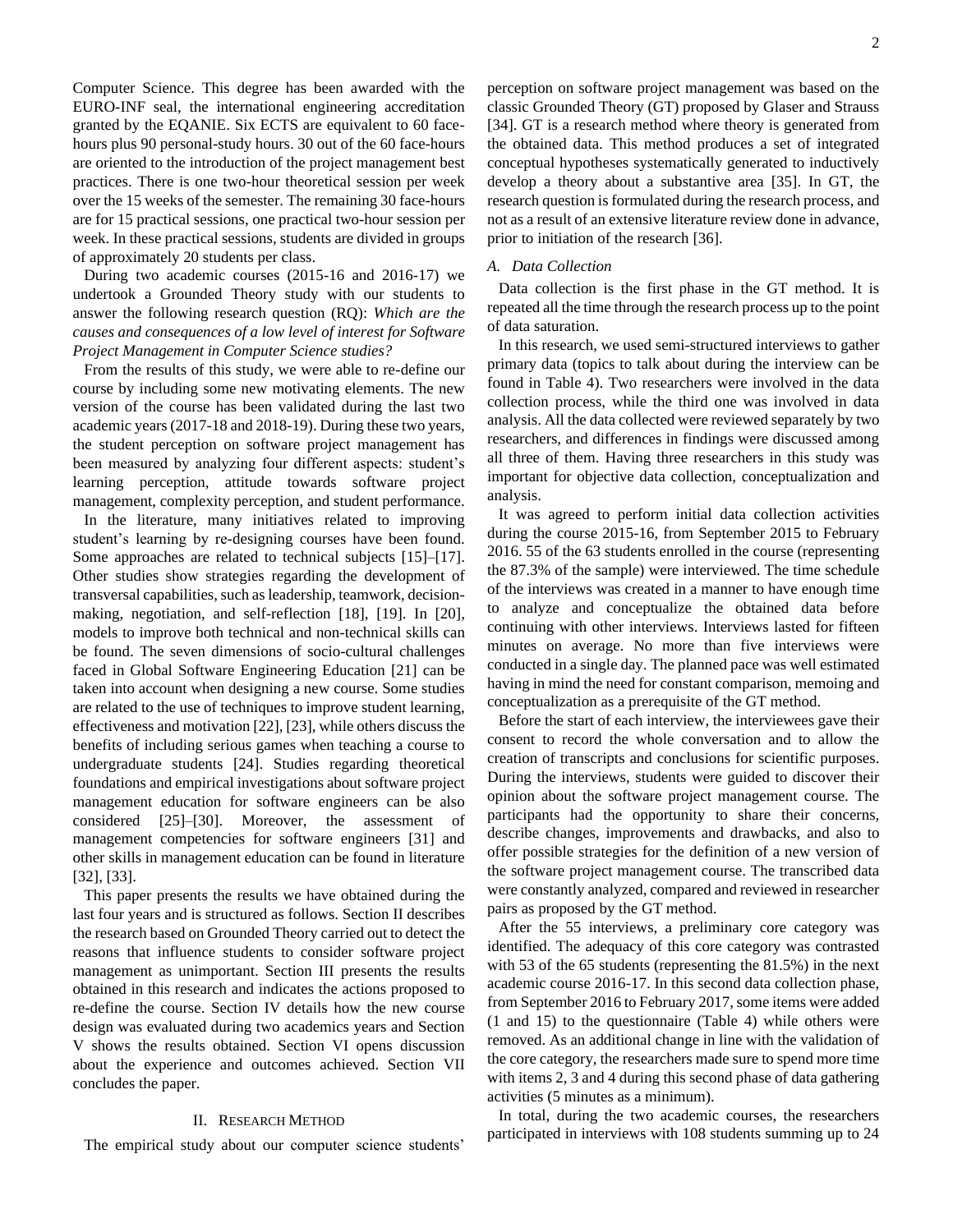hours and 18 minutes.

# *B. Data Analysis*

GT's data analysis, also called data coding, starts right after first data is collected and it is carried up to the point of emergent theory creation [34]. A code represents the essential relationship between data and theory. Coding breaks the data, and conceptually regroups the data into codes becoming theory, thus explaining the relations among the data. In our research, data analysis was divided into three phases as follows:

# *1) Open coding, constant comparison and theoretical memoing*

Open coding began with line-by-line coding of the transcribed data. Identifying and focusing on key points, instead of words, was found suitable in this study. Line-by-line coding led to the first open codes. Through open coding, key points were unveiled and codes were assigned to the interview transcripts. Some examples of open codes could be "complexity", "lack of experience" or "knowledge difficult to apply".

Concept is the naming of an emergent social pattern grounded in research data [36]. New concepts were developed through repetitive reading of the transcripts, and each key point was compared to the previous key points. Constant comparison process is a fundamental concept of GT [34]. During the open coding process different concepts were identified: "student dedication", "complexity perception", "attitude towards software project management", etc. Through the constant comparison method open codes were grouped in the emerged concepts, and after a few iterations of reorganization and concept fine tuning, categories were identified.

After conducting each interview, the researchers created memos focusing on the identified concepts. Memos are theoretical notes about data and relations between categories such as ideas, feelings, thoughts and concerns related to the concept [35]. Theoretical memoing was done throughout the whole data analysis process.

At the final step of this first phase, categories emerge from a group of concepts. Each category represents a group of concepts that are associated with the same phenomena. From the different categories identified, the core category was selected. The core category should have the most explanatory power, clearly present the problem that is the focus of the study [35] and it should encapsulate and explain the GT as a whole.

Three potential core categories emerged from the open coding process: "Students lack management competencies and experience", "Students do not consider software project management an engineering subject" and "Students do not give enough importance to software project management". The core category identified, "Students do not give enough importance to Software Project Management", had a well-developed range of properties and dimensions, and it was the best candidate to integrate the other identified categories.

# *2) Selective coding*

Selective coding was performed after open coding. In this phase, researchers continued with the data collection process, but with a focus on collecting data on categories for the

generation of properties and hypotheses. Selective coding was done in the same manner as open coding, but now, it was more "selective" as the focus was to obtain and analyze the data related to the categories identified in the open coding phase.

During this iterative process, the researchers went back to the data from the interviews in order to reorganize and saturate the categories, concepts and relations among them.

Selective coding is terminated when theoretical saturation is identified. Categories are saturated when the process of gathering new data returns codes that only fit in the existing categories and these categories are sufficiently clarified in terms of their dimensions and properties [37], no longer sparks new theoretical insights, nor reveals new properties of the core theoretical categories. After the second round of interviews during the course 2016-17, the authors identified theoretical saturation and therefore, selective coding was terminated.

# *3) Sorting, integration and theory write-up*

Once theoretical saturation is achieved, researchers should continue with review, sorting and integration of previously created memos associated with the core variable, its properties and related categories [35].

According to [38], four types of generalizing and generalizability may be found: generalizing from data to description, generalizing from description to theory, generalizing from theory to description and generalizing from concepts to theory. In this research, the resulting theory was generalized from concepts.

At this data analysis phase, the obtained data are sorted, merged and a theory as a result of the GT process is written up. The main question in this phase was how to relate and enrich the data as a cohesive whole. During this phase, all the memos were printed out and reviewed by each researcher separately with a focus on fitting them in the theory obtained. After the researchers finished reviewing the separate findings, they jointly integrated and enriched the theory after reaching consensus on all the potential improvements identified.

Glaser offers 18 families of theoretical codes or paradigms helping the researcher to think analytically and set relations among concepts [39]. Coding paradigms are conceptual templates for organizing categories and presenting how they relate to one another. In order to organize and demonstrate the discovered categories and relations with the core category, Glaser 6C's model [34] was found appropriate.

# III. GROUNDED THEORY RESULTS

This section describes the gathered results of the GT study conducted. The 6C's coding paradigm was used for presenting the results (Figure 1). It consists of the following instances: Context, Conditions, Causes, Consequences, Contingencies and Covariance.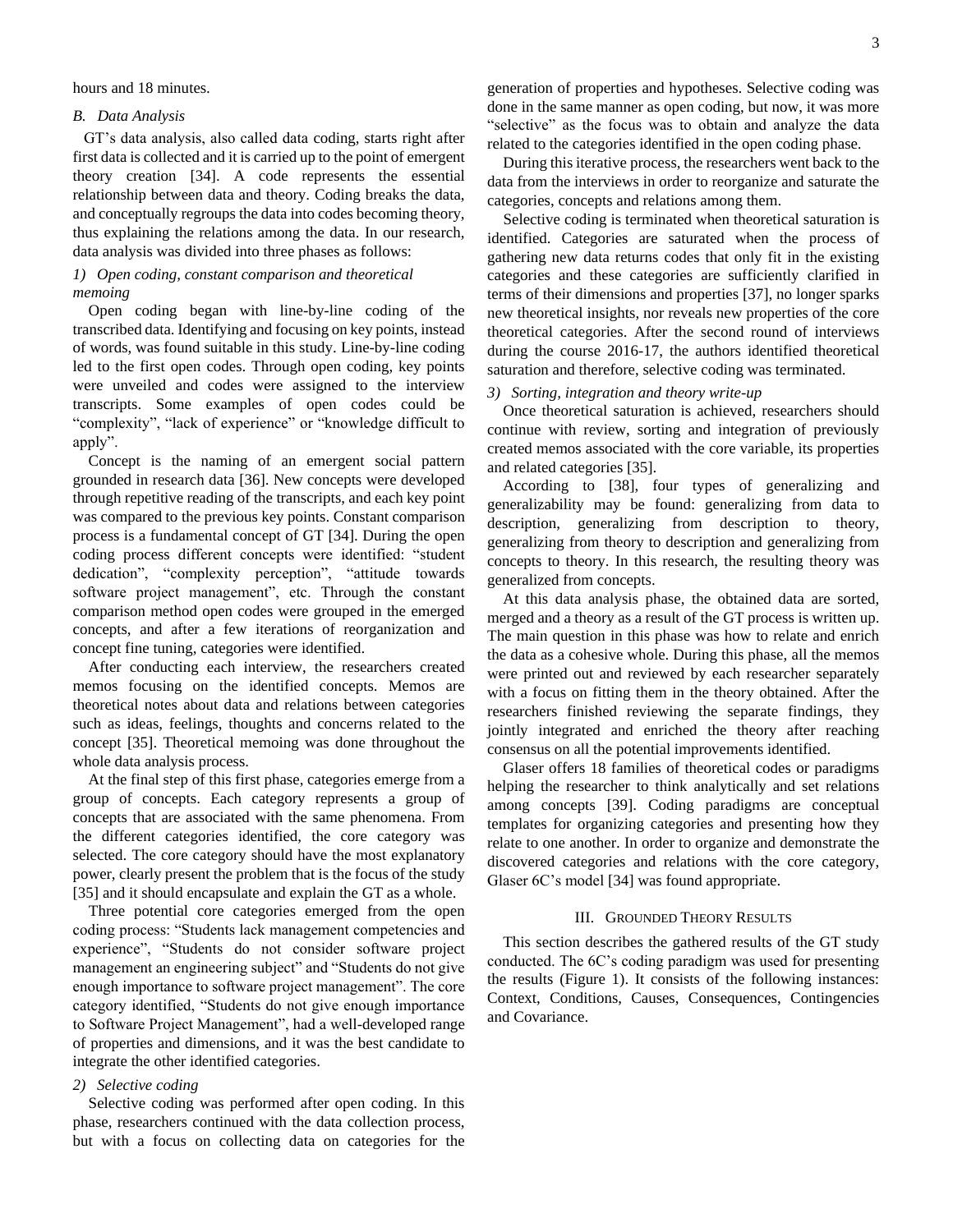

Fig. 1. Theory of Students do not give enough importance to Software Project Management.

Context describes the setting when the core category occurs. In this research, Context is Computer Science education. Conditions define the requisites for the core category to emerge. The condition is that Software Project Management is a mandatory subject of the third course. In the following sections Causes, Consequences and Contingencies are presented. Since the research was conducted in one university, Covariance is not presented in the 6C's model.

# *A. Causes*

Causes define the reasons for the core category to occur. Four causes influencing students to do not give enough importance to software project management were identified:

*1) Students do not consider Software Project Management an engineering subject.* Students do not get to understand why such a management course is included in the syllabus. Due to a lack of knowledge regarding project management in general and software project management in particular, misconceptions exist [4]. They feel closer and more comfortable in technical subjects in which they are supposed to develop and obtain tangible products, either a functional software or a working hardware. It seems that software project management is not perceived as a real engineering process.

*2) Students lack of management competencies and experience*. Students lack of real experience identifying tasks and establishing dependencies among them, defining milestones, making budgets, defining roles, etc. They have not worked these skills in any other previous course. The results from [8] show that students struggled in their people handling skills, negotiation skills and organizational skills.

*3) Students believe that they will not be able to act as a Project Manager in a near future*. Students consider that the competencies acquired in the course will not be applicable in the short term. They believe that they will not participate in any aspect of project planning until they occupy positions of responsibility, something they consider distant future. They can imagine themselves in programmer or analyst positions, but not yet in Project Manager positions.

*4) Too much dedication and hard work*. Students consider that the number and variety of concepts is too high to be assimilated and applied in such a short period (one semester). Moreover, in this course, students have to imagine and define a project to be planned and monitored, but without executing the

tasks neither obtaining the planned deliverables. It is difficult for students to make this simulation effort. In addition, they appoint that other cross-curricular competencies which are also assessed in this course, such as teamwork, communication and presentation of results and use of project management software, imply a huge extra effort.

## *B. Consequences*

Consequences define the effects of the occurrence of the core category. We identified two consequences:

*1) Grades could be better*. Students do not make the appropriate effort. They do not work as hard as in other courses in which they have to implement a software module or to develop a hardware element. The grades obtained could be higher. According to [11], the percentage of students who do not take their education seriously greatly exceeds the failure rate most institutions will accept.

*2) Lack of graduate students willing to be a Project Manager*. Few students state they would like to play the role of a Project Manager in their career. The vast majority consider that if they need to put into practice management skills in their professional future, they could be trained later, when it is necessary.

# *C. Contingencies*

The main goal of the enlisted contingencies is to moderate the causes influencing the core category and the consequences arising from the core category. Three different contingencies were identified:

*1) Consider the teaching of the course as a project. Take the management done for the course as an example for students*. First contingency was focused on considering the teaching of the course as a project. In higher education, a project may consist of organizing and teaching a course for an academic year. Then, the idea was to apply project management best practices to the whole teaching process. In this way, students could understand better what does software project management mean and, moreover, perceive the benefits of a course taught in a managed manner. Teachers decided to introduce practical examples of how different project management concepts had been applied in order to manage the course. Some examples could be the schedule of the sessions showing the contents of each class, a work breakdown structure containing all the lessons during the semester, or the distribution of teachers assigned to each class.

Managing a course involves activities that go beyond the preparation of lectures, supervising projects or preparing and correcting exercises and exams. These activities are part of what we called "Course life cycle", which starts when the course is proposed to be part of a syllabus. At this time, the purpose, scope and content are outlined, and the project is ready to start. However, once the course is assigned to a teaching team, is when the project really begins. Now, it is time to define and detail the scope, to generate the schedule according to the academic calendar, to distribute the contents of the sessions among the professors, to determine all the infrastructure and resources that will be necessary, or to identify the risks that may threaten the proper delivery of the course. All these activities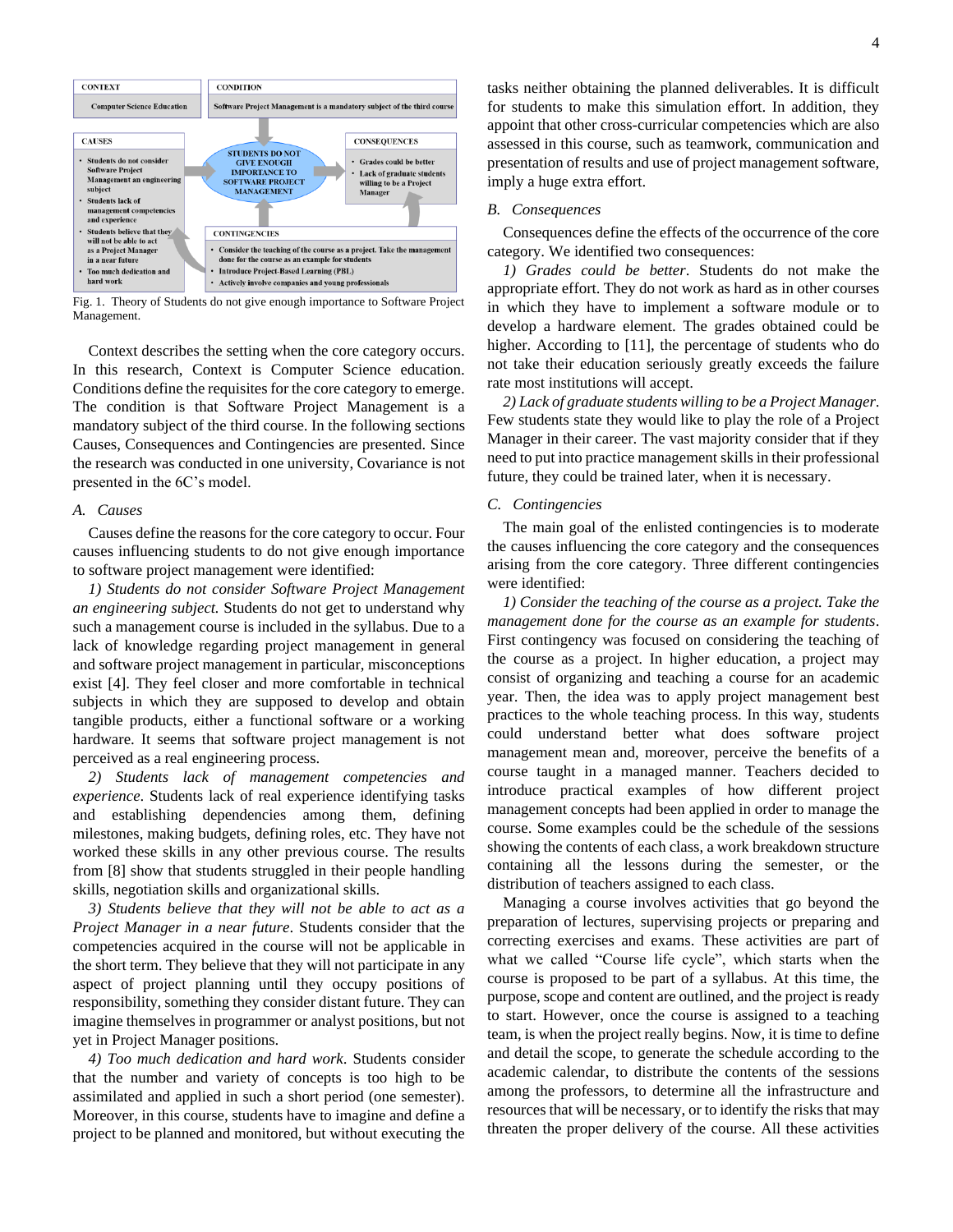are included in the phase we called "Organizing and Preparing", which is aligned to the planning stage in a project management context.

Once the academic year begins, it is when the activities planned in the previous phase should be carried out. This set of tasks belongs to the phase we called "Teaching", which coincides with the execution and control stages in a project management context.

Once all the assessment activities have been done, the course is closed. It is time for the lessons learnt to be collected and suggestions for improvement to be taken into account. We are therefore in the phase we called "Ending", which is aligned to the closing stage in a project management context.

For each phase of the course life cycle, different management supportive assets were created. The assets in Table 1 are provided to students during the lessons for them to have examples of application of the project management techniques to one real project: the course they are enrolled in. For the design of these assets, the authors took the guidelines of the PMBOK Guide [5] as a basis. Table 1 relates each exemplar asset with the specific project management process and knowledge area.

TABLE 1 EXEMPLAR PROJECT MANAGEMENT ASSETS

| Course life                                            |                                                       | Related PMBOK <sup>®</sup>                                                                                                                 |                                             |  |  |
|--------------------------------------------------------|-------------------------------------------------------|--------------------------------------------------------------------------------------------------------------------------------------------|---------------------------------------------|--|--|
| cycle phase<br>(PM stage)                              | Asset                                                 | Process/es                                                                                                                                 | Knowledge area                              |  |  |
|                                                        | Course<br>teaching<br>guide                           | 4.2 Develop Project<br>Management Plan                                                                                                     | 4. Project<br>Integration<br>Management     |  |  |
|                                                        | Course<br>document of<br>requirements                 | 5.2 Collect Requirements                                                                                                                   | 5. Project Scope                            |  |  |
|                                                        | Course WBS<br>(Work<br><b>Breakdown</b><br>Structure) | 5.3 Define Scope<br>5.4 Create WBS                                                                                                         | Management                                  |  |  |
|                                                        | Course<br>schedule                                    | 6.2 Define Activities<br>6.3 Sequence Activities<br>6.4 Estimate Activity Durations<br>6.5 Develop Schedule                                | 6. Project Schedule<br>Management           |  |  |
|                                                        | Course<br>quality plan                                | 8.1 Plan Quality Management                                                                                                                | 8. Project Quality<br>Management            |  |  |
| Organizing<br>and<br>Preparing                         | Course<br>resource<br>needs                           | 9.2 Estimate Activity Resources                                                                                                            | 9. Project Resource<br>Management           |  |  |
| phase<br>(Planning<br>stage)                           | Distance-<br>learning<br>platform                     | 10.1 Plan Communications<br>Management                                                                                                     | 10. Project<br>Communications<br>Management |  |  |
|                                                        | Risk register                                         | 11.2 Identify Risks<br>11.3 Perform Qualitative Risk<br>Analysis<br>11.4 Perform Quantitative Risk<br>Analysis<br>11.5 Plan Risk Responses | 11. Project Risk<br>Management              |  |  |
|                                                        | Material and<br>infrastructure<br>needs               | 12.1 Plan Procurement<br>Management                                                                                                        | 12. Project<br>Procurement<br>Management    |  |  |
|                                                        | Course<br>stakeholders<br>record                      | 13.1 Identify Stakeholders                                                                                                                 | 13. Project<br>Stakeholder                  |  |  |
|                                                        | Student<br>management<br>plan                         | 13.2 Plan Stakeholder<br>Engagement                                                                                                        | Management                                  |  |  |
| Teaching<br>(Execution<br>and<br>monitoring<br>stages) | Course<br>knowledge<br>register                       | 4.4 Manage Project Knowledge                                                                                                               | 4. Project<br>Integration                   |  |  |
|                                                        | Change<br>register                                    | 4.6 Perform Integrated Change<br>Control                                                                                                   | Management                                  |  |  |
|                                                        | Assessment<br>survey of the<br>teaching task          | 8.2 Manage Quality<br>8.3 Control Quality                                                                                                  | 8. Project Quality<br>Management            |  |  |

| Course life                  |                                 | Related PMBOK <sup>®</sup>            |                                          |  |
|------------------------------|---------------------------------|---------------------------------------|------------------------------------------|--|
| cycle phase<br>(PM stage)    | Asset                           | Process/es                            | Knowledge area                           |  |
|                              | Student<br>engagement<br>matrix | 13.3 Manage Stakeholder<br>Engagement | 13. Project<br>Stakeholder<br>Management |  |
| Ending<br>(Closing<br>stage) | Lessons learnt<br>register      | 4.7 Close Project or Phase            | 4. Project<br>Integration<br>Management  |  |

*2) Introduce Project-Based Learning (PBL)*. To prepare the students for the 'real world' educators frequently use PBL approaches in their curricula [8]. Students should learn by doing and, wherever possible, assessed in the context of practical work [13]. The second contingency was the introduction of PBL to support students to apply all the knowledge, techniques and tools introduced during the theoretical sessions to their projects. PBL is a cooperative learning methodology based on students learning together while helping other colleagues. Many studies have shown that using PBL, students can simulate situations closer to a professional environment and are better prepared to carry out their future work in a company [16], [17]. Moreover, PBL facilitates the acquisition of cross-curricular competences and skills such as group cooperation, teamwork, leadership and presentation skills. For this contingency, we also considered Reflexive Weekly Monitoring (RWM) [18] together with PBL, as RWM positively influences coordination among team members, increases student's sense of belonging to a team and increases team's productivity.

Our PBL approach was applied to the 15 practical sessions of 2 hours, with approximately 20 students. The project workload per student is estimated at 90 hours, including these 30 hours for the practical sessions and 60 additional hours for out-of-class work: 30 hours of individual work and 30 hours of teamwork.

PBL was designed to be carried out in teams of four students. According to [40], they are free to form their own teams, as teachers prefer not to participate in this decision. If there are some students without a team, teachers encourage them to form a new team or to complete other existing ones. Each team should be headed by a member with the role of Project Manager. This student should be efficient in dividing the tasks among all team members in order to complete the work to deliver and meet the deadlines.

Our proposed PBL approach considers the previous experiences by [41] and [4]. It consists of the following tasks (TX) and milestones (MLX):

- *T1*: Students have to propose a software project. They are not supposed to develop the product or result, but they are supposed to accurately plan the project and simulate the monitoring and control of the project execution.
- *ML1*: Project approved. The project has to be presented and agreed with teachers in order to validate the project scope.
- *T2*: Students have to weekly apply to their own project the concepts, techniques and tools introduced during the theoretical sessions. They have to deliver on time though the Moodle platform, all the required planning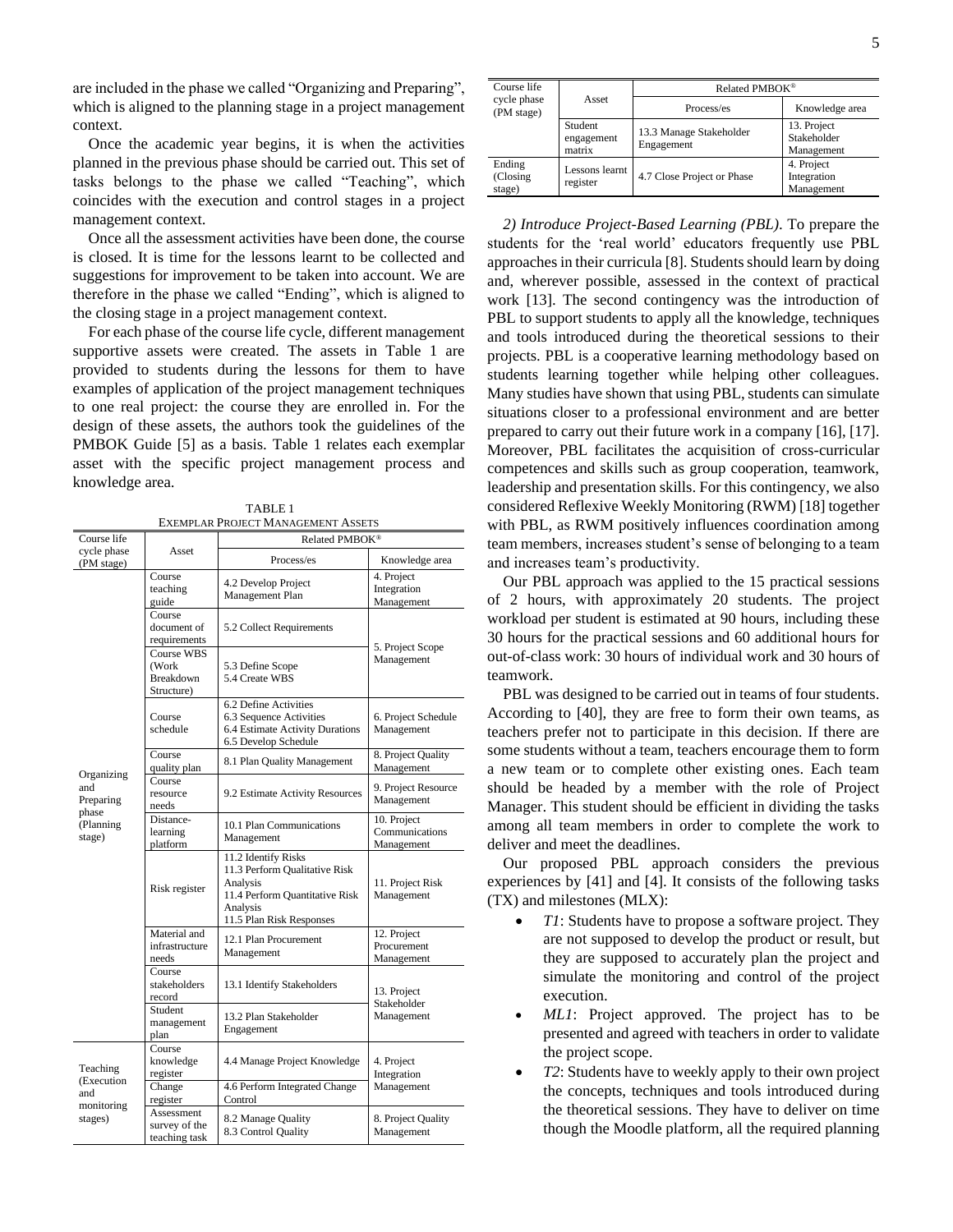assets, such as a Work Breakdown Structure, a schedule, a budget or a communication plan, among others.

- *T3*: Students have to present the results obtained during the week. Each team can decide which member will present the results. The only condition is that all students must have participated equally at the end of the semester. Each team receives questions or improvement suggestions from both the teachers and other teams. Students can iteratively improve their results by observing how other colleagues have solved the same activities.
- *T4*: Students have to improve the results (if it is required) and deliver again the results.
- *ML2*: Project finished and delivered.
- *T5*: At the end of the semester, students have to defend their project in a one-hour assessment session. Each team has to prepare a 15-20 minutes project closing presentation in order to introduce how the project ended according to all the project management areas. Teachers decide which student has to perform the presentation. Afterwards, teachers ask individual questions to all team members (10 minutes per student). T5 activity is very useful to know if the learning objectives have been reached, and to assess both the technical competences and other transversal skills.
- *ML3*: Project passed. If ML3 is not reached, students can deliver the project in the next call, only after having addressed all the weaknesses detected during *T5*.

*3) Actively involve companies and young professionals*. Industry engagement in the teaching of software engineering is essential [13]. The third contingency consists of scheduling different sessions involving software development companies and professionals in this sector. Three different sessions with external invited speakers were planned. The first invited session was scheduled to be delivered by a young former student who acts as a project manager in a software company. This talk should focus on two different goals: 1) to describe the motivation that made her to choose the role of Project Manager and 2) to introduce the tasks that performs in her day to day. This way, students can realize that a project manager applies many of the knowledge and abilities learnt during this course, such as defining tasks, estimating the effort for carrying them out, defining the competencies of required human resources, among many others.

The second invited session was planned to show to students how a Project Management Office (PMO) works. This session was scheduled to be delivered by a company in the tourism sector with a computer department of more than 100 professionals and 3 full-time PMO employees. The goal of this talk is that students can realize that the contents of the course are fully aligned with the tasks that are carried out by a PMO.

Last session of the semester was scheduled to be delivered by the staff of the company *SM2 Software & Services* 

*Management*, which has developed TALAIA OpenPPM, an open source solution for Project Portfolio Management. In this session, students can learn the functionality of this software tool and how all the management areas are addressed by each of its modules.

# *D. Contingencies*

The moderation of each contingency on the appropriate cause or consequence is represented in Table 2.

| TABLE <sub>2</sub>                                              |
|-----------------------------------------------------------------|
| CONTINGENCIES AND THEIR RELATION TO THE CAUSES AND CONSEQUENCES |

| Contingency                                                                                                                         | Cause                                                                                                                                                    | Consequence                                                     |
|-------------------------------------------------------------------------------------------------------------------------------------|----------------------------------------------------------------------------------------------------------------------------------------------------------|-----------------------------------------------------------------|
| Consider the teaching<br>of the course as a<br>project. Take the<br>management done for<br>the course as an<br>example for students | Students do not<br>consider Software<br>Project Management an<br>engineering subject<br>Students lack of<br>management<br>competencies and<br>experience | Grades could be better                                          |
| Introduce Project-<br>Based Learning (PBL)                                                                                          | Too much dedication<br>and hard work<br>Students lack of<br>management<br>competencies and<br>experience                                                 | Grades could be better                                          |
| Actively involve<br>companies and young<br>professionals                                                                            | Students believe that<br>they will not be able to<br>act as a Project<br>Manager in a near<br>future                                                     | Lack of graduate<br>students willing to be a<br>Project Manager |

#### IV. EVALUATION OF THE NEW COURSE RE-DESIGN

This section describes how the identified contingencies were considered in a re-designed software project management course, and how this new course was delivered during the academic years 2017-18 and 2018-19.

### *A. Participants*

118 students participated in the new course evaluation (61 students in 2017-18 - 56 male and 5 female students; 57 students in 2018-19 - 54 male and 3 female students). A 93% were male students. A 76% of the teams were composed only by male students whereas a 24% of teams were mixed. Only seven teams had one female student and one team had two. All participants were of similar age, ranging between 20 and 24 years old. All students belonged to the same bachelor program, and thus they had comparable technical skills at the beginning of the course. Some students already worked as interns and, therefore, they may have had some interaction with project management. The teachers were the same for the whole study period (the two academic years).

# *B. Taking the management done for the course as an example for students*

The project management supportive assets in Table 1 were provided to students for them to have real examples of the application of the PMBOK Guide project management techniques. Students provided feedback on them. The assets with the highest value for them were:

• *Course teaching guide*, with a complete description of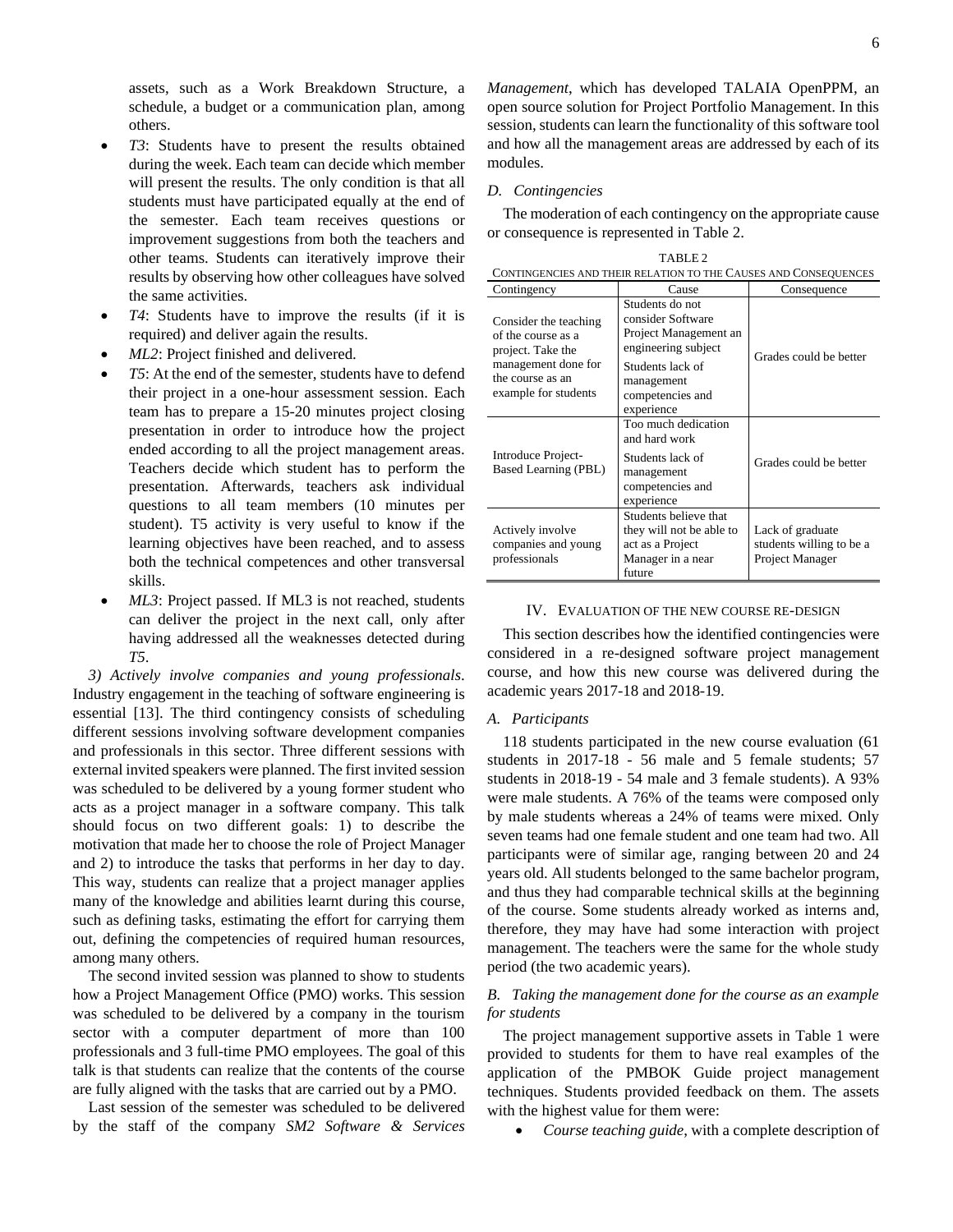the course scope and the teaching methodology. According to the new course design introducing PBL, each team had to define its own project.

• *Course schedule*, composed by an activity list, deliverables and effort estimates for each activity. The schedule for the academic year 2018-19 is shown in Table 3. The estimated effort, both at team and individual levels, is informed to students in columns TEE (Team Estimated Effort) and IEE (Individual Estimated Effort). Students real dedication can be reported in columns TRD (Team Real Dedication) and IRD (Individual Real Dedication).

| Week           | Task/Deliverable               | <b>TEE</b>     | <b>IEE</b>     | TRD  | <b>IRD</b> |
|----------------|--------------------------------|----------------|----------------|------|------------|
|                | Project and team presentation  | 3              | $\overline{c}$ | 3.8  | 2.1        |
|                | (Milestone ML1)                |                |                |      |            |
| $\overline{c}$ | Environmental factors and      | 1              | 1              | 1.4  | 1.3        |
|                | organizational assets          |                |                |      |            |
| $\mathfrak{Z}$ | Project stakeholders           | $\overline{c}$ | 1              | 2.2  | 1.1        |
| $\overline{4}$ | Project charter                | 1              | 1              | 1.2  | 1.2        |
| 5              | Project scope                  | $\overline{c}$ | $\overline{2}$ | 1.8  | 1.9        |
| 6              | Project schedule               | 3              | 3              | 2.9  | 2.3        |
| 7              | Project resources              | $\mathfrak{D}$ | $\mathfrak{D}$ | 2.1  | 1.9        |
| 8              | Project communications         | $\overline{c}$ | 1              | 1.9  | 1.1        |
| 9              | Project procurements           | $\overline{c}$ | $\overline{c}$ | 1.9  | 1.9        |
| 10             | Project budget                 | $\mathfrak{D}$ | $\mathfrak{D}$ | 2.3  | 1.9        |
| 11             | Project risks                  | $\overline{c}$ | $\overline{c}$ | 1.9  | 2.2        |
| 12             | Project quality                | $\overline{c}$ | $\overline{c}$ | 2.1  | 2.1        |
| 13             | Project monitoring and control | $\overline{c}$ | $\mathfrak{D}$ | 1.8  | 1.8        |
| 14             | Project closing                | $\mathfrak{D}$ | $\overline{c}$ | 2.4  | 2.2        |
| 15             | Closing presentation           | $\mathfrak{D}$ | 5              | 2.1  | 5.9        |
|                | (Milestone ML2)                |                |                |      |            |
| Total          |                                | 30             | 30             | 31,8 | 29         |

| TABLE 3                                              |  |
|------------------------------------------------------|--|
| <b>COURSE SCHEDULE FOR THE ACADEMIC YEAR 2018-19</b> |  |

• *Course quality plan*, containing the assessment rubrics to be applied during each project supervision session (each week). A rubric to assess the whole project (used during the PBL task T5) is also provided to students.

# *C. Introducing Project-Based Learning (PBL)*

The defined PBL methodology was applied. Students were grouped in teams of four people. Teams had to work continuously throughout the semester according to the schedule (Table 3). They had to weekly apply new project management techniques from each knowledge management area. They had to deliver on time (before each practical session) the weekly results. Randomly, some teams were required to present the obtained products during the practical sessions. If they had not fulfilled the expected results, they were able to deliver again the work, in a continuous improvement cycle.

Students were required to weekly report team and individual dedication by filling the columns TRD and IRD. In Table 3, the TRD column shows the average team dedication for each task reported by the students of the 2018-19 academic year. The IRD column shows the average individual real dedication. The last row of Table 3 shows the average real dedication to complete the project (60.8 hours per student of out-of-class work: 31.8 hours of teamwork and 29 hours of individual work), which is very similar to the estimated effort (60 hours per student: 30 hours of teamwork and 30 hours of individual work).

### *D. Involving companies and young professionals*

The first invited session was delivered, during week 3, both years 2017-18 and 2018-19, by a 31 years-old ex-student that works as a Project Manager in a technology company for the tourism sector.

The second industry session was conducted during week 12, both years 2017-18 and 2018-19, by the PMO Responsible of a software development company of more than 200 employees mainly working in projects for the tourism sector.

Finally, the third industry session (at week 15) was delivered both years 2017-18 and 2018-19 by the head of unit of *SM2 Software & Services Management*, owner of TALAIA OpenPPM software tool.

# V. DATA COLLECTION AND RESULTS

This section describes the data collection procedure and presents the data collected during the four academic years 2015- 16 to 2018-19. Data were collected through student's responses to two anonymous questionnaires administered at the end of the semester. The first questionnaire (Table 4) was created to collect from the academic year 2015-16 onwards the general opinion of students regarding the course.

| TABLE <sub>4</sub>    |
|-----------------------|
| OPINION ON THE COURSE |

|                  | 01 11 1101 \ 011 1111 COUN                    |      |      |      |      |
|------------------|-----------------------------------------------|------|------|------|------|
|                  |                                               | 2015 | 2016 | 2017 | 2018 |
|                  |                                               | -16  | -17  | -18  | -19  |
| 1.               | The existence of this course within the       | 1.9  | 2.2  | 2.7  | 2.9  |
|                  | syllabus is appropriate.                      |      |      |      |      |
| $\overline{2}$ . | The course design has allowed me to           |      |      |      |      |
|                  | acquire the basic knowledge about             | 2.4  | 2.3  | 3.1  | 3.1  |
|                  | software project management.                  |      |      |      |      |
| 3.               | The difficulty level of the concepts is       | 2.4  | 2.3  | 2.4  | 2.4  |
|                  | appropriate.                                  |      |      |      |      |
| 4.               | The workload of the course is appropriate.    | 3.3  | 3.5  | 2.7  | 2.6  |
| 5.               | The knowledge acquired will help me to        | 2.4  | 2.5  | 3.0  | 3.1  |
|                  | develop my professional career.               |      |      |      |      |
| 6.               | The exam is an effective tool to ensure       | 2.8  | 2.6  | 2.9  | 2.8  |
|                  | that a student has learnt the concepts.       |      |      |      |      |
| 7.               | The project is an effective tool to apply     | 2.6  | 2.4  | 3.1  | 3.0  |
|                  | the learnt concepts.                          |      |      |      |      |
| 8.               | The way to assess the project is              | 2.6  | 2.5  | 2.7  | 2.6  |
|                  | appropriate.                                  |      |      |      |      |
| 9.               | I will be able to apply the knowledge         | 2.3  | 2.6  | 3.2  | 3.1  |
|                  | acquired in this course in my career.         |      |      |      |      |
|                  | 10. I would like to play the role of Project  | 2.7  | 2.9  | 3.6  | 3.6  |
|                  | Manager in the near future.                   |      |      |      |      |
|                  | 11. I would like that my Final Degree Project |      |      |      |      |
|                  | was related to software project               | 2.4  | 2.3  | 2.7  | 2.7  |
|                  | management.                                   |      |      |      |      |
|                  | 12. The complexity of this course is higher   | 3.6  | 3.5  | 3.7  | 3.5  |
|                  | than most of the courses in the syllabus.     |      |      |      |      |
|                  | 13. The dedication to this course is higher   | 3.8  | 3.6  | 3.5  | 3.3  |
|                  | than most of the courses in the syllabus.     |      |      |      |      |
|                  | 14. After completing this course, my interest |      |      |      |      |
|                  | in software project management has            | 2.4  | 2.5  | 2.7  | 2.8  |
|                  | increased.                                    |      |      |      |      |
|                  | 15. In case this was an optional course, I    | 1.8  | 1.9  | 2.3  | 2.6  |
|                  | would recommend it to my colleagues.          |      |      |      |      |

The second questionnaire (Table 5) was created to collect the opinion of the students regarding the three contingencies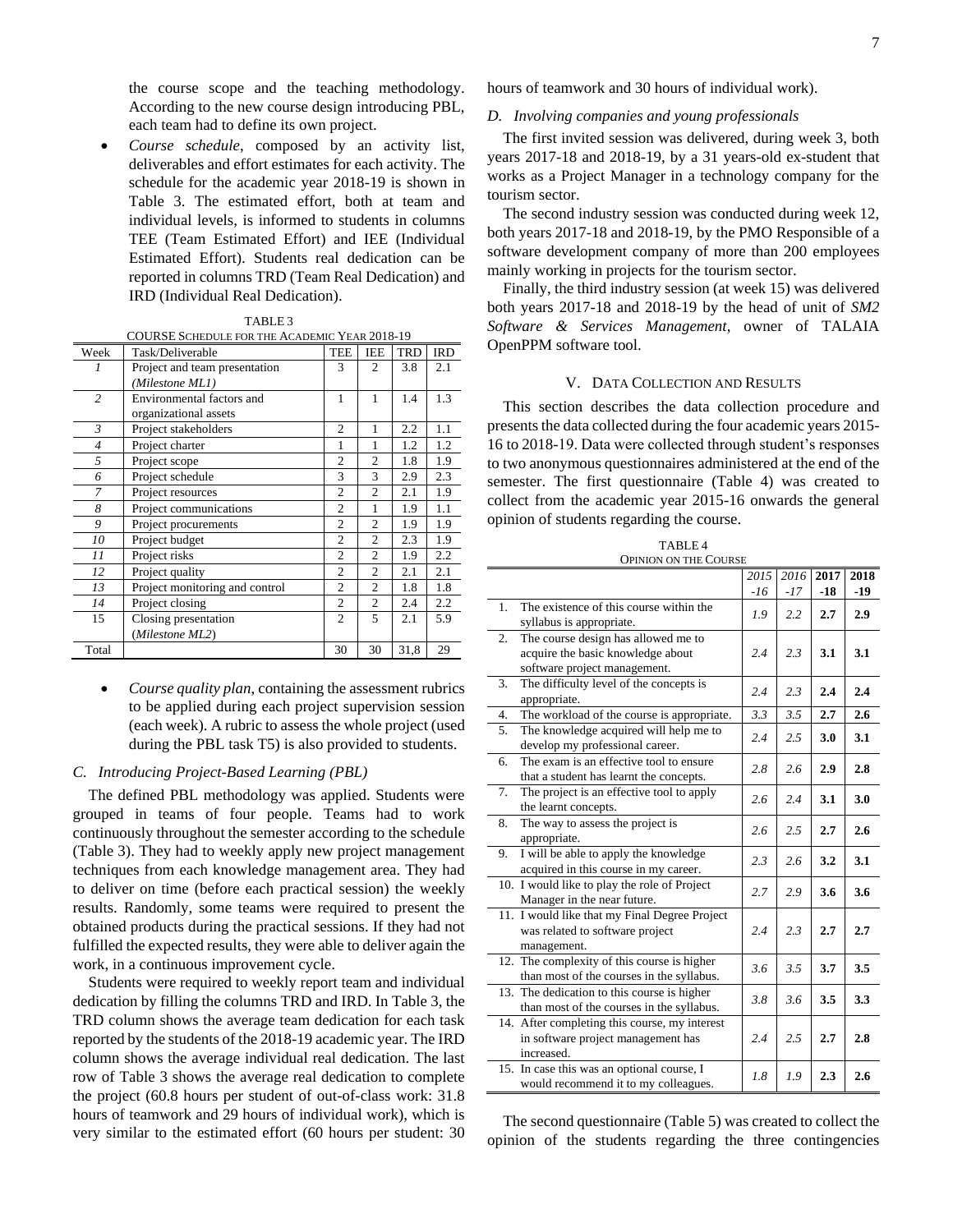#### applied from the academic year 2017-18 onwards.

TABLE 5 OPINION ON THE CONTINGENCIES APPLIED

|     |                                                                      | 2017  | 2018  |
|-----|----------------------------------------------------------------------|-------|-------|
|     |                                                                      | $-18$ | $-19$ |
|     | Taking the management done for the course as an example for students |       |       |
| 1.  | Considering the course as a project, and using it as an              |       |       |
|     | example during the entire course, has helped me to                   | 3.2   | 3.3   |
|     | better understand the concepts.                                      |       |       |
| 2.  | The provided assets are intuitive and have helped me in              | 3.6   | 3.5   |
|     | applying the concepts.                                               |       |       |
|     | <b>Introducing Project-Based Learning (PBL)</b>                      |       |       |
| 3.  | PBL has helped me to understand better the concepts.                 | 3.5   | 3.6   |
| 4.  | PBL has given a practical orientation to the course.                 | 3.4   | 3.3   |
| 5.  | PBL has helped me to apply the concepts in a project.                | 3.7   | 3.6   |
| 6.  | I have learnt to work in a professional way, closer to the           | 3.3   | 3.4   |
|     | market.                                                              |       |       |
| 7.  | PBL has helped me to keep the course up to date.                     | 3.5   | 3.5   |
| 8.  | The equitable distribution of the work throughout the                | 3.3   | 3.4   |
|     | semester has been a positive fact.                                   |       |       |
| 9.  | PBL has helped me to work in a team in an effective                  | 3.3   | 3.3   |
|     | way.                                                                 |       |       |
|     | 10. PBL has helped me to become aware of the importance              | 3.6   | 3.7   |
|     | of meeting the milestones in the established deadlines.              |       |       |
| 11. | The weekly presentations have made me improve my                     | 3.3   | 3.4   |
|     | communication skills.                                                |       |       |
|     | 12. Being able to see and discuss the results of my                  | 3.7   | 3.6   |
|     | colleagues has enriched my own results.                              |       |       |
|     | <b>Involving companies and young professionals</b>                   |       |       |
| 13. | The session with the young project manager has                       |       |       |
|     | allowed me to know the existence of such this                        | 3.5   | 3.4   |
|     | professional role.                                                   |       |       |
|     | 14. The session with the young project manager has helped            | 2.9   | 3.2   |
|     | me to understand the importance of the course.                       |       |       |
|     | 15. To know how a PMO works has been useful.                         | 2.8   | 2.7   |
| 16. | Observing the application of a project management                    |       |       |
|     | software tool in a real organization has helped me to                | 2.6   | 3.1   |
|     | better understand the concepts worked in the course.                 |       |       |
|     | 17. Being able to get in touch with business professionals is        | 3.4   | 3.6   |
|     | very enriching for my career.                                        |       |       |
| 18. | The participation of companies is a good complement to               | 3.6   | 3.8   |
|     | the theoretical and practical sessions.                              |       |       |
|     | 19. The participation of companies has helped to increase            | 3.1   | 3.1   |
|     | my interest in the course.                                           |       |       |

In both questionnaires, student's responses were measured based on a 4-point Likert scale. They had to indicate their level of agreement with each statement with one of the following options: (1) Not agree: 0%-15% agree; (2) Partially agree: 16%- 50% agree; (3) Largely agree: 51%-85% agree and (4) Totally agree: 86%-100%.

To reduce a wrong interpretation of the statements, the used terminology was as near as possible to the student's language. The validity of the questionnaires was assessed with a sample of the study population. During the course 2017-18, the authors met with five students to collaborate in improving the statements of the first questionnaire and drafting the statements of the second questionnaire. Then, both questionnaires were given to other five students who were asked about their understandability. Some small changes were necessary until the final versions of the questionnaires were agreed.

# VI. DISCUSSION

Based on other previous studies on the student attitude change [42], [11], [12] and [43], this section analyses the results gathered over the last four academic years. It discusses the influence of the applied contingencies on four different areas: student's learning perception, attitude towards software project management, complexity perception and student performance.

# *A. Student's learning perception*

The student's learning perception was measured according the responses to items 2, 5, 7 and 9 from Table 4. In the courses 2015-16 and 2016-17, the values of these four items were below 3. However, in 2017-18 and 2018-19 the obtained values in all these items were equal or higher than 3.

Looking at the results of Table 5, we can deduce that the use of the PBL methodology has had a positive influence on the student's learning perception. Items 3 to 12, related to the use of PBL, had very good ratings. Since students can choose the projects they wish to manage, they are more involved in the course. This is because they propose projects that they really like, usually related to areas that attract their attention and in which they would like to work. Since they can choose their own project, students make a bigger effort in describing the scope and the functionality of the resulting product. Students consider PBL very valuable for developing skills such as teamwork, leadership, communication or coordination, which they consider very useful for their integration into the market.

The values of items 7 and 8 from Table 5 indicate that the use of RWM has had a positive impact for the students. Using this system of deliveries and continuous improvement, students know the complete schedule for the whole project, the workload and how much time is estimated for each delivery.

The values of item 13 from Table 4, related to the dedication to the course, reflect that students think they have to devote more time to software project management than to other courses with the same ECTS credits. During the semester, students are required to report the time used to perform the tasks, both individually and in teams. Time reported by the teams is never higher than 60 hours, which is the expected dedication to the project. Therefore, authors believe students have this perception because teachers in the rest of courses do not monitor student dedication. The fact of making students to deliver a dedication form makes them aware that they do not spend more hours than those planned in the teaching guide. Therefore, the workload is adequate and in accordance with the established ECTS credits.

Another positive fact related to the use of PBL and the weekly presentation of results obtained by each team is that the students can observe how the colleagues from other teams have given different solutions to the same problems. They like to participate in constructive criticism. Moreover, they can get the good ideas from colleagues for improving their own project and include them in the final delivery. Values of item 12 from Table 5 indicate that this fact has given great value to them and then, we could deduce that it has influenced their learning.

Another issue to consider is that a small number of students felt uncomfortable with oral presentations because they have fear of public speaking. Item 8 from Table 4, related to the way to assess the project, indicate that the final project defense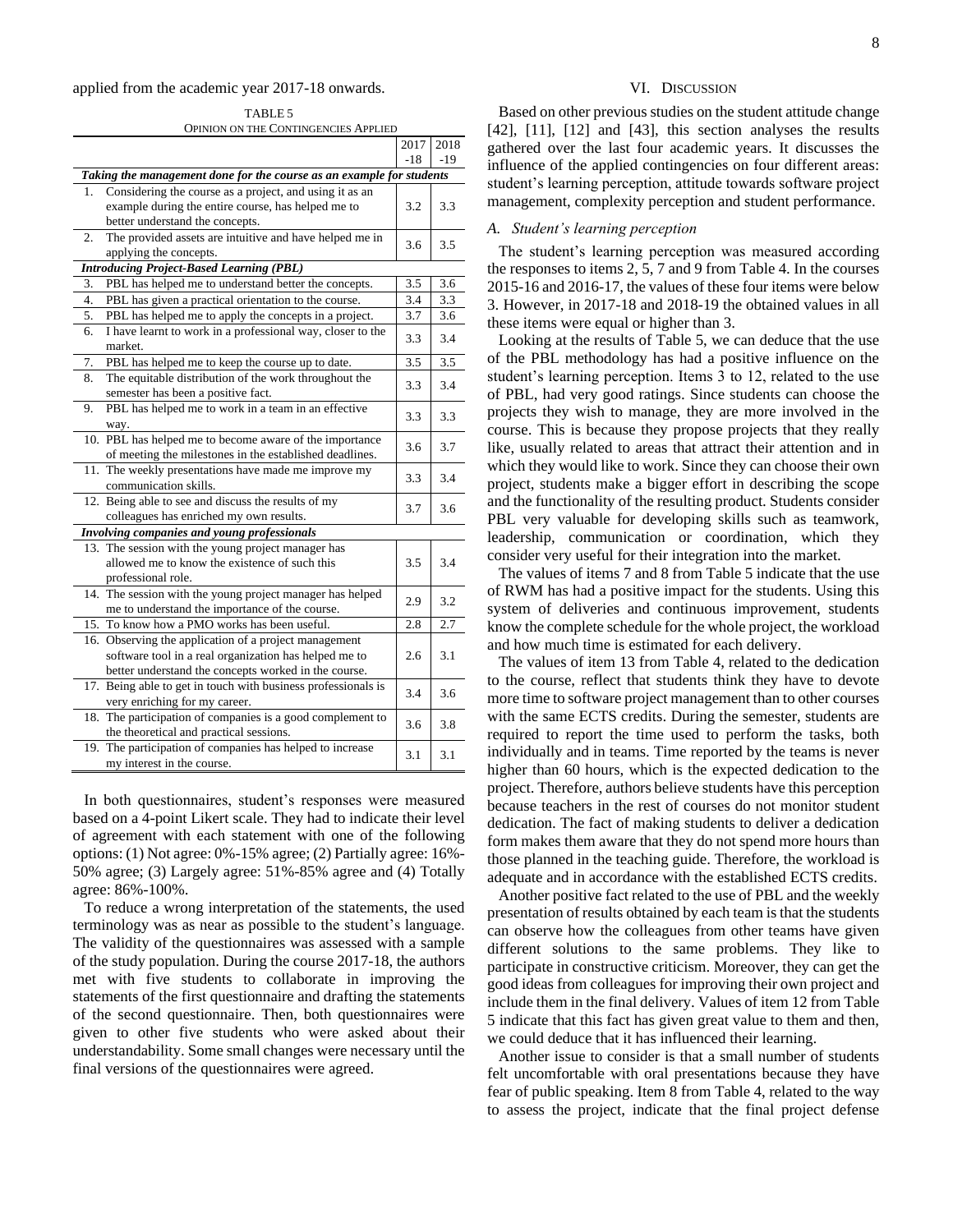session generates stress. We believe that the traditional passive learning has still a lot of influence on the student's behavior.

# *B. Attitude towards software project management*

Authors are aware that it can be difficult to state that the attitude of the students towards the course has improved, since the questionnaires have not been applied to the same students during the different academic years. However, attitude towards software project management can be perceived from the values of items 10 and 11 in Table 4. The increase obtained in 2017- 18 and in 2018-19 in the number of students interested in completing a Final Degree Project related to software project management indicates a bigger interest of the students towards the course. An increase on the interest to take on the role of Project Manager can be observed as well.

The importance that students give to this course is related to items 1 and 15 in Table 4. We can see that during the course 2017-18, both values experienced an increase of more than a 20% with respect to previous years, when contingencies had not yet been applied. During the course 2018-19 the increase was even greater.

Authors also consider very positive the increased value of item 14 in Table 4 during the courses 2017-18 and 2018-19, since it allows to observe that after completing the course, the students' interest is greater than before.

Looking now at Table 5, we strongly believe that attitude towards software project management has been significantly improved. The obtained values for items related to the involvement of companies and young professionals (items 13 to 19), show that students highly appreciated the external participation, since speakers managed to capture they interest. With the participation of the young project manager, students could realize that there exist the professional role of project manager, of which they were unaware. With the PMO session, students had the opportunity to see how a real PMO in a software development company is structured and how it works. When they observed the business map and organization chart, they realized that professionals with their same studies occupy these roles. Students are very motivated when they see a real application of what they learn at the University. Finally, the session on the project management software tool motivates students doubly. On the one hand, because they can see implemented in a real tool the different project management areas they have worked with and, on the other hand, because they can deal with the team that has developed this software. Perhaps, the aspects related to the tool development attract them even more than seeing its functionality.

In summary, the integration of academia and industry, benefits undoubtedly the interests of all parties. In this case, has helped to improve the students' attitude towards software project management. Providing students with relevant skills and expertise to succeed and to bring students closer to the real professional environment it is a mission of the University. We truly believe that our experience has contributed to this goal.

## *C. Complexity perception*

The perception on the complexity of the course has been collected using the items 3, 4 and 12 from Table 4. In general, it seems that students keep on considering this course difficult, since the value of item 12, comparing the complexity of this course with other courses in the syllabus, has not decreased. Although it may seem that the contents of this course are not complex, this is not completely true for the profile of a thirdyear computer science student, since:

- They are students of a technical degree and, in general, have little interest in management topics.
- They do not usually have work experience in real projects. Therefore, they need a non-short period for understanding the management areas and activities that are carried out in any project.
- Management tasks, in which they have participated at a particular level, have been performed unconsciously.

According to item 3 in Table 4, the implementation of the new course re-design has not led to a reduction in the perceived difficulty level of the concepts. However, and according to item 4, the workload perception seems to be more adequate. Therefore, from the values of the items related to the complexity of the course in Table 4, we cannot conclude it has been significantly reduced with the application of the three contingencies.

However, some values from Table 5 could be interpreted by the authors as a sample of complexity reduction. The values of items 1 and 2 seem to indicate that the exemplar assets really help students to understand the project management concepts and how they should be applied to their projects. Moreover, values of items related to the use of PBL (items 3 to 12) also have very good ratings, from 3.3 to 3.8. It seems that students understand better the project management concepts when they apply them to a project. To sum up, both contingencies have influenced to decrease student perception about the complexity of the course.

### *D. Student performance*

Students have to pass two different parts in order to complete the course: the project and an exam. Traditionally, this exam has been composed of 30 sentences. Students must decide if each sentence is "true" or "false" and, in this last case, they have to correct it to make it true. Task T5, described in section three, corresponds to the project assessment activity. The final grade of the course is obtained from the average of the exam mark and the project mark, only if the student has passed both parts.

Table 6 summarizes the evolution of the grades over the last four academic years. The pass rate was over 75% in two first years, that is, 1 out of 4 students failed. The worst results were obtained in 2016-17, with a fail rate of 28%. During the last two years, with the new design of the course, the failure rate was reduced and, in this last course, only 1 out of 5 students failed. Moreover, the percentage of students who have obtained the grade "Good" has also increased, from 35% in 2016-17 to 43% in the last course. A similar increase has been obtained for the grade "Excellent".

TABLE 6 EVOLUTION OF THE COURSES GRADES

|                       | 2015-16  | 2016-17  | 2017-18 | 2018-19    |  |  |  |
|-----------------------|----------|----------|---------|------------|--|--|--|
| Number of<br>students | 63       | 65       | 57      | 61         |  |  |  |
| Fail $(0-4.9)$        | 16(25%)  | 18 (28%) | 12(21%) | $12(20\%)$ |  |  |  |
| Pass $(5-6.9)$        | 26 (41%) | 22(34%)  | 20(35%) | $19(31\%)$ |  |  |  |
| Good (7-8.9)          | 18 (29%) | 23(35%)  | 22(39%) | 26(43%)    |  |  |  |
| Excellent $(9-10)$    | 3(5%)    | 2(3%)    | 3(5%)   | 4(7%)      |  |  |  |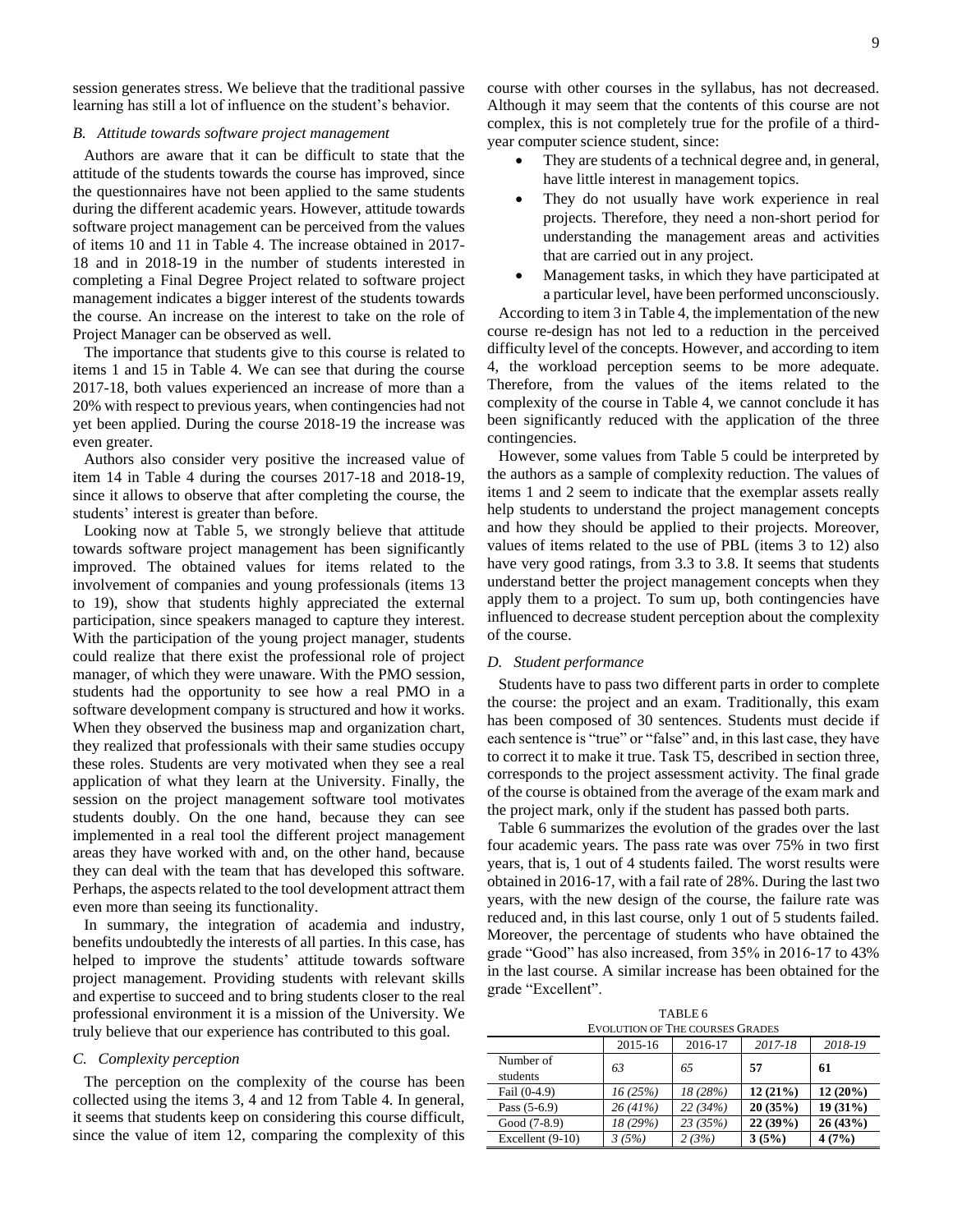While it is true that the increase is discrete and has not led to a drastic change in the course success rate, teachers are satisfied and think that the application of the proposed contingencies has influenced this improvement. Moreover, since students are now more engaged with their projects, the project mark has improved and, consequently, the course global grades have been better.

Table 7 shows the comparison of the grades over the last four years, obtained from the average of the exam mark and the project mark. The number of students that pass the course is near the same number of students that passed the exam, as most (almost all) of them pass the project. Data in Table 7 demonstrates that it is easier for students to pass the project than to pass the exam. It seems that because students perform the project in teams, some members contribute more than others do. This fact can have some influence on the individual exam mark. However, it is not a goal of this research to analyze this aspect.

|                                                                   | TABLE 7 |  |  |
|-------------------------------------------------------------------|---------|--|--|
| $\cdots$ or $\cdots$ $\cdots$ $\cdots$ $\cdots$ $\cdots$ $\cdots$ |         |  |  |

| EVOLUTION OF THE EXAM AND PROJECT GRADES                     |             |             |                 |             |  |  |
|--------------------------------------------------------------|-------------|-------------|-----------------|-------------|--|--|
|                                                              | 2015-16     | 2016-17     | 2017-18         | 2018-19     |  |  |
| Number of students                                           | 63          | 65          | 57              | 61          |  |  |
| Number and (%) of                                            | 47          | 47          | 45              | 49          |  |  |
| students who passed                                          | (75%)       | (72%)       | (79%)           | $(80\%)$    |  |  |
| Average individual exam<br>mark                              | 5.8         | 5.6         | 6.2             | 6.5         |  |  |
| Average team project<br>mark                                 | 7.2         | 74          | 8.2             | 8.6         |  |  |
| Number and (%) of<br>students who passed the<br>team project | 55<br>(87%) | 57<br>(88%) | 57<br>$(100\%)$ | 60<br>(98%) |  |  |

The average exam mark was below 6 out of 10 in 2015-16 and 2016-17. However, it was greater of 6 in 2017-18 and 2018-19, after the course re-design. According to item 6 of Table 4, it seems that students consider the exam as an appropriate system for assessing their learning.

With the introduction of the PBL methodology, which favors the incremental development through weekly deliveries, students can make a continuous improvement of their project and achieve much better marks than before the application of the contingencies. The average project mark was 7.2 over 10 in in 2015-16. In the last course, the average was 8.6, a 14% higher. Students appreciate the continuous improvement method because it allows them to ensure they obtain a good project grade.

## VII. CONCLUSION

This paper presents a wide research to engage computer science students towards software project management. Two empirical studies were conducted. The first one, based on Grounded Theory research, took place during the academic years 2015-16 and 2016-17, and was carried out to detect the reasons that influence students to undervalue the software project management course. The obtained findings allowed the introduction of some improvements in a course re-design. The identified contingencies were applied during the academic years 2017-18 and 2018-2019 and, in a second study, the student's satisfaction level regarding the new course design was analyzed.

From the data collected and the analysis performed, authors believe that the new design contributes to student motivation and engagement towards the course. The introduction of the PBL methodology and the sessions involving companies have greatly influenced the students' attitude towards the course. Moreover, students have observed the importance of crossfunctional competencies for their background and professional profile. They have acquired a better understanding of the project management skills and their application to real projects. The course complexity perception has slightly decreased. The number of students who pass the course has increased only a 5%. However, the grades have increased by around a 15%.

The obtained values in items 1 and 15 of Table 4, during the last two academic courses, evidence an increase in the motivation of the students towards the course. For the authors, it is very positive to observe that during the last two years, the value obtained for the item on how appropriate is the existence of this course within the syllabus has increased a 23%. It is also very positive the value for the item about if students would recommend the course to their colleagues, increasing a 21%.

Authors had some limitations in the application of this research. In order to avoid the threats of validity of the Grounded Theory method, such as observational bias, the codification and analysis was carried out by three researchers. The items of the two questionnaires could be formulated by specialists to better capture the students' perception and obtain more precise data. Moreover, some of the suggestions about quality analysis of a teaching survey from [44] could be taken into account. Another limitation is that students do not usually put all the interest we would like when completing the questionnaires, as they do it as a routine. They are not completely aware of the importance that their inputs may have for future students.

Authors, although they continue applying and improving the teaching method detailed in this paper to deliver the practical sessions, are currently focused on defining strategies for teaching the concepts during the theoretical sessions.

## ACKNOWLEDGMENT

This work has been supported by the Spanish Ministry of Science and Technology with ERDF funds under grants TIN2016-76956-C3-3-R.

#### **REFERENCES**

- [1] *Computer Science Curricula 2013. Curriculum Guidelines for Undergraduate Degree Programs in Computer Science*. The Joint Task Force on Computing Curricula Association for Computing Machinery (ACM) IEEE Computer Society, 2013.
- [2] IEEE Computer Society, *Guide to the Software Engineering Body of Knowledge SWEBOK. A Project of the IEEE Computer Society*. 2014.
- [3] A. M. Moreno, M. I. Sánchez-Segura, F. Medina-Domínguez, L. Peters, and J. Araujo, "Enriching traditional software engineering curricula with software project management knowledge," *Proc. - Int. Conf. Softw. Eng.*, pp. 404–411, 2016.
- [4] L. Peters and A. M. Moreno, "Educating Software Engineering Managers - Revisited What Software Project Managers Need to Know Today," *Proc. - Int. Conf. Softw. Eng.*, vol. 2, pp. 353–359, 2015.
- [5] Project Management Institute, Ed., *A Guide to the Project Management Body of Knowledge (PMBOK® Guide)*, Sixth Edit. 2017.
- [6] Project Management Institute, Ed., *Software Extension to the PMBOK® Guide*, Fifth Edit. 2013.
- [7] M. Kuhrmann and J. Münch, "When teams go crazy: An environment to